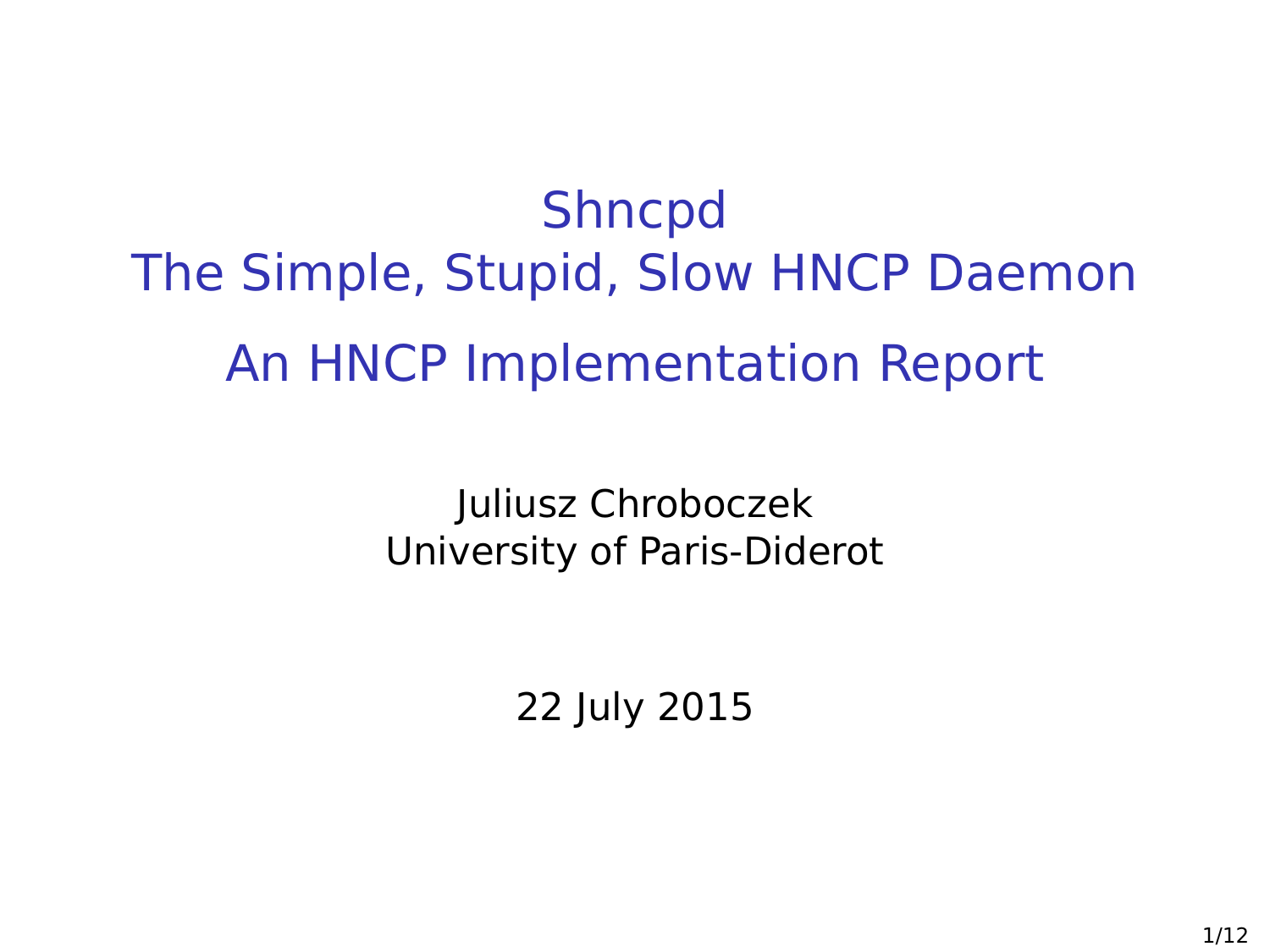# How it happened

In November 2007, I decided to explain routing to myself:

- I started implementing RIPng;
- two months later, I had designed and implemented Babel version 0.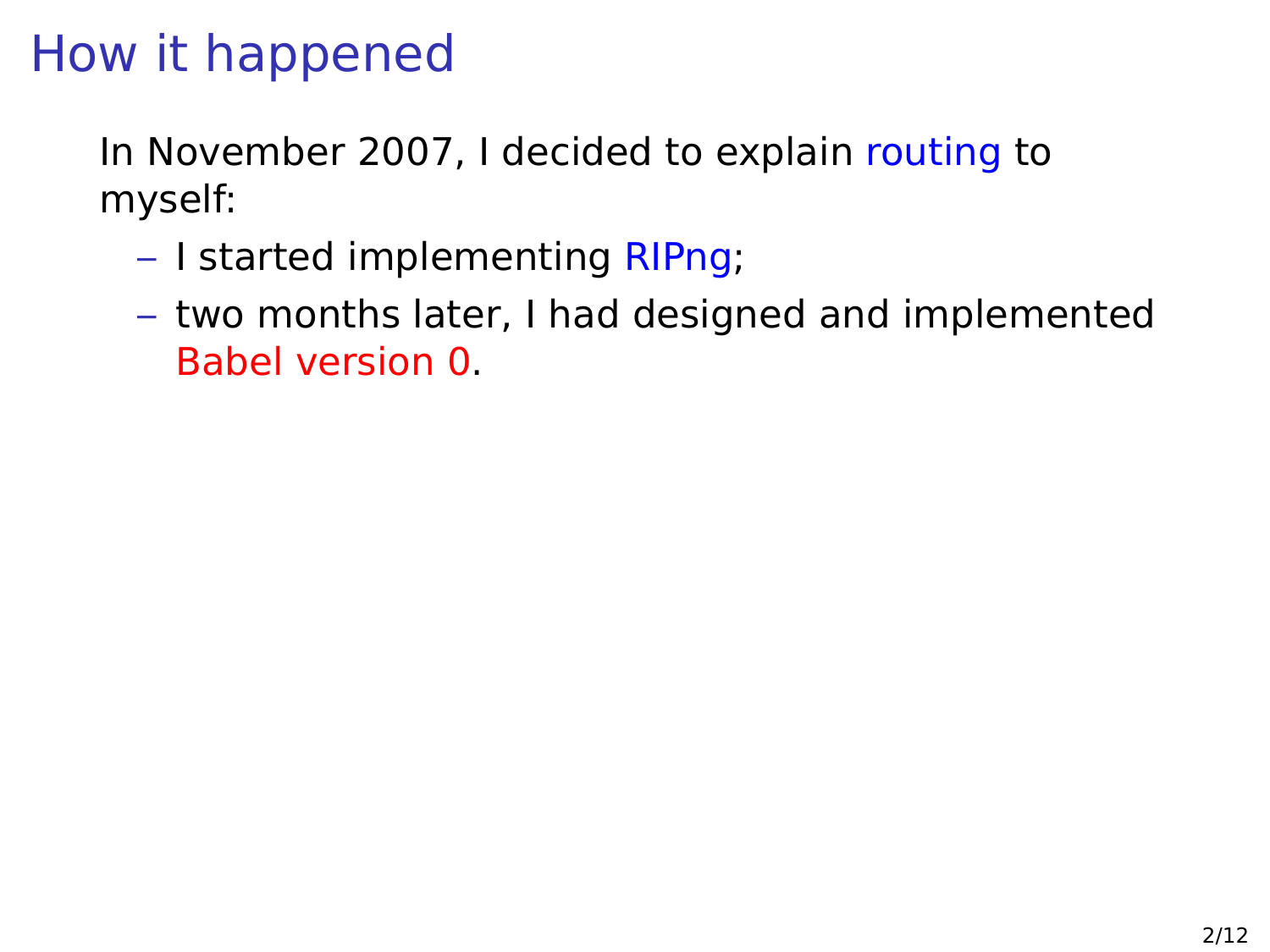# How it happened

In November 2007, I decided to explain routing to myself:

- I started implementing RIPng;
- two months later, I had designed and implemented Babel version 0.

In June 2015, I decided to explain DNCP to myself:

- I started implementing DNCP and just enough HNCP to get hnetd to speak to me;
- three weeks later, I had implemented a useful subset of HNCP(+DNCP+PA)+RA+DHCPv4.

It was a lot of fun, and I have plenty of things to say. But I only have 10 minutes. Please ask questions at the end (if any).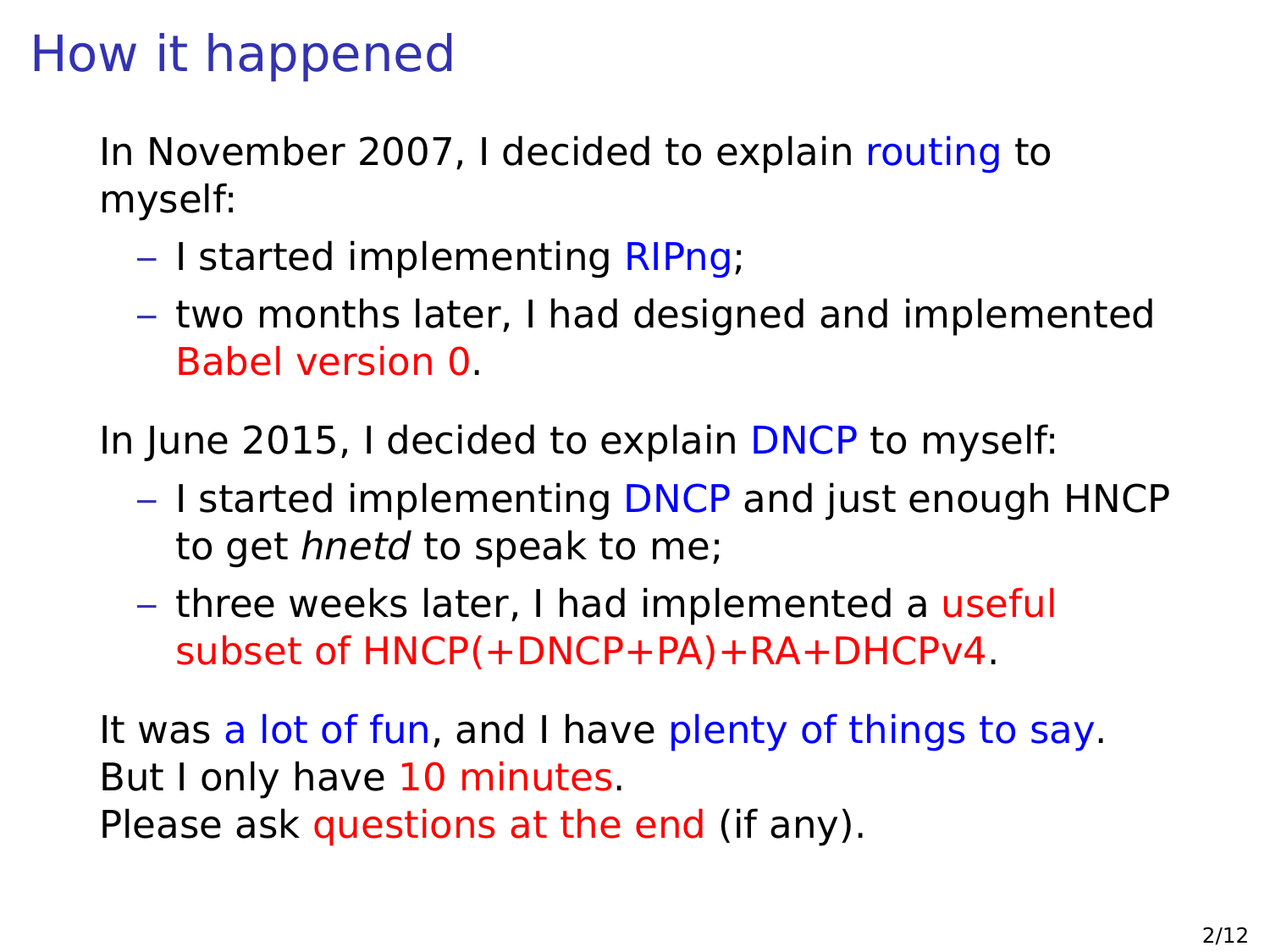## **Hnetd**

Hnetd is the standard implementation of HNCP. Hnetd is highly polished and well integrated into OpenWRT. It is indistinguishable from magic.

Quick howto:

- install OpenWRT;
- opkg install hnet-full;
- edit /etc/config/network;
- /etc/init.d/network restart.

Highly polished and modular:

- depends on odhcpd, udhcpd, pcpproxy, etc.
- all of this stuff interacts over a combination of ubus (JSON over Unix sockets) and shell scripts;
- highly modular code written by professionals.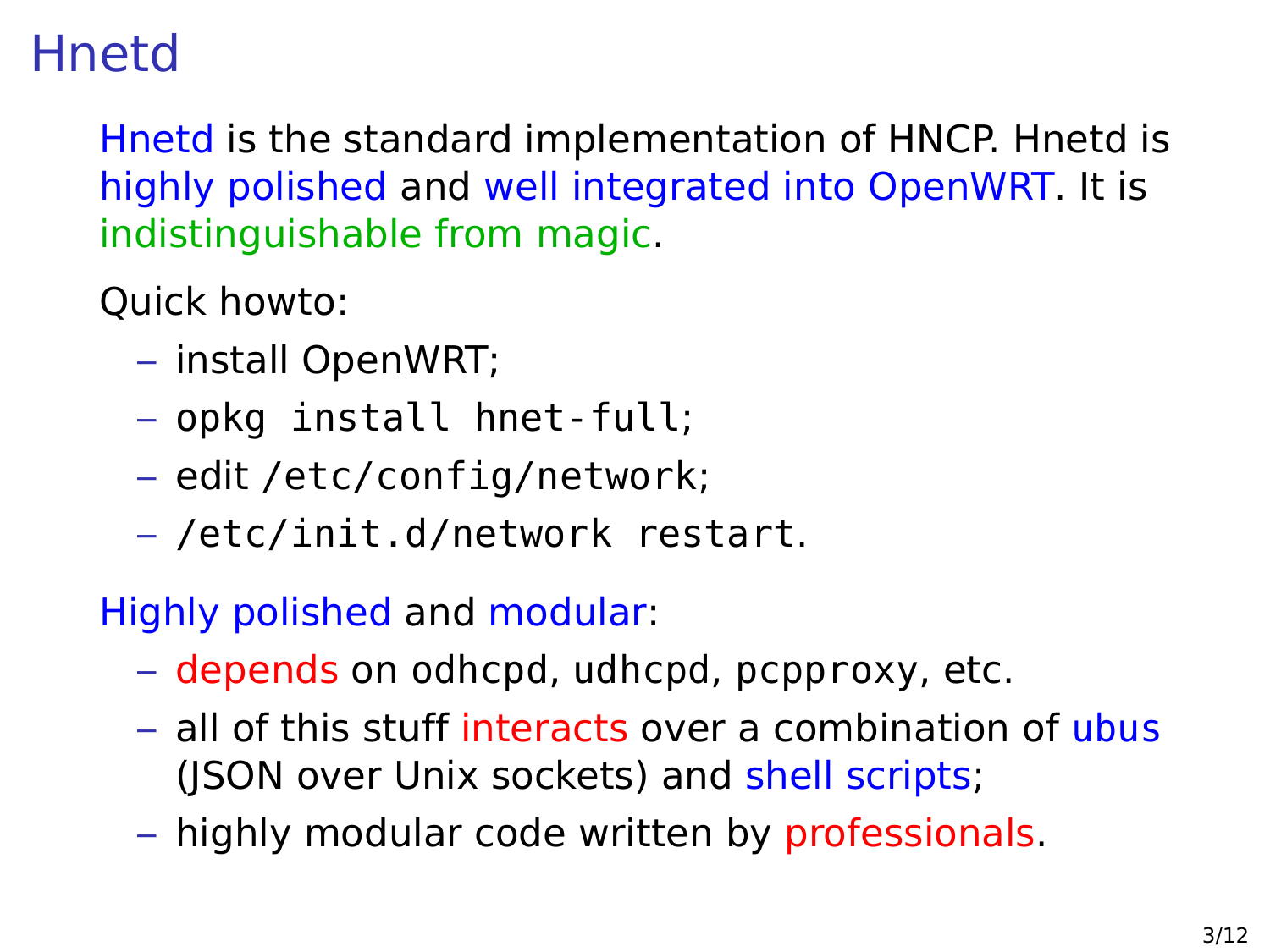# SHNCPD (1)

Shncpd is the simple, stupid and slow implementation of HNCP. Quick howto:

```
$ (cd babeld && make && sudo make install)
$ (cd shncpd && make && sudo make install)
# babeld -C 'redistribute proto 43 allow' \
         eth0 wlan0 &
# shncpd eth0 wlan0 &
```
Shncpd implements HNCP (DNCP, PA), RA server, DHCPv4 server in a single process:

- single event loop (no threads);
- simple and stupid data structures (linear search);
- no fancy callbacks (no attempt at modularity).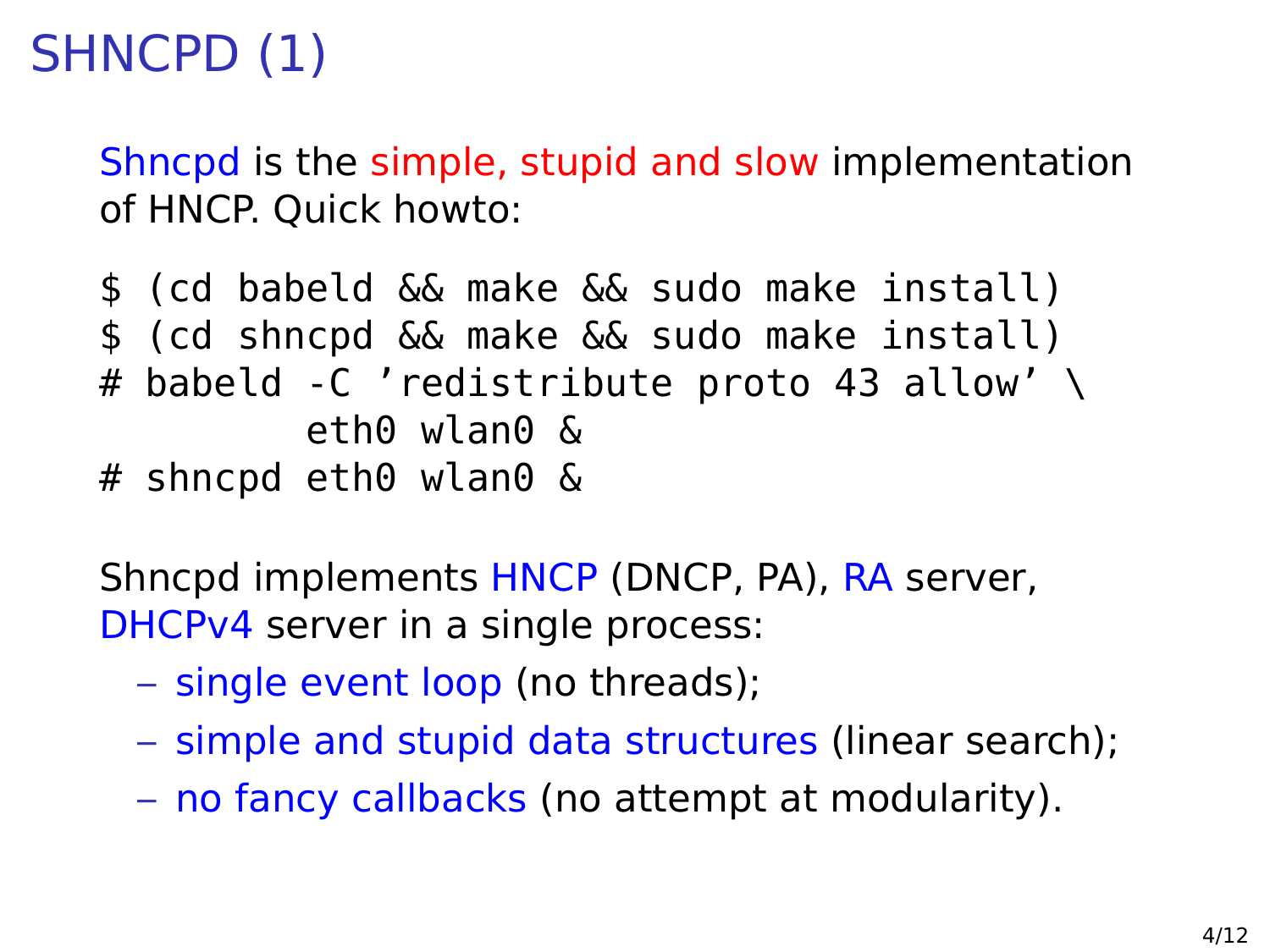## SHNCPD (2)

Unlike hnetd, shncpd implements as many protocols as reasonable within a single binary, in a single event loop.

The only dependency is babeld. No changes were required to babeld — the normal redistribution mechanisms are good enough.

Important lesson: just because they are separate protocols doesn't mean that you need to implement them in separate daemons. Single process with shared data structures also works.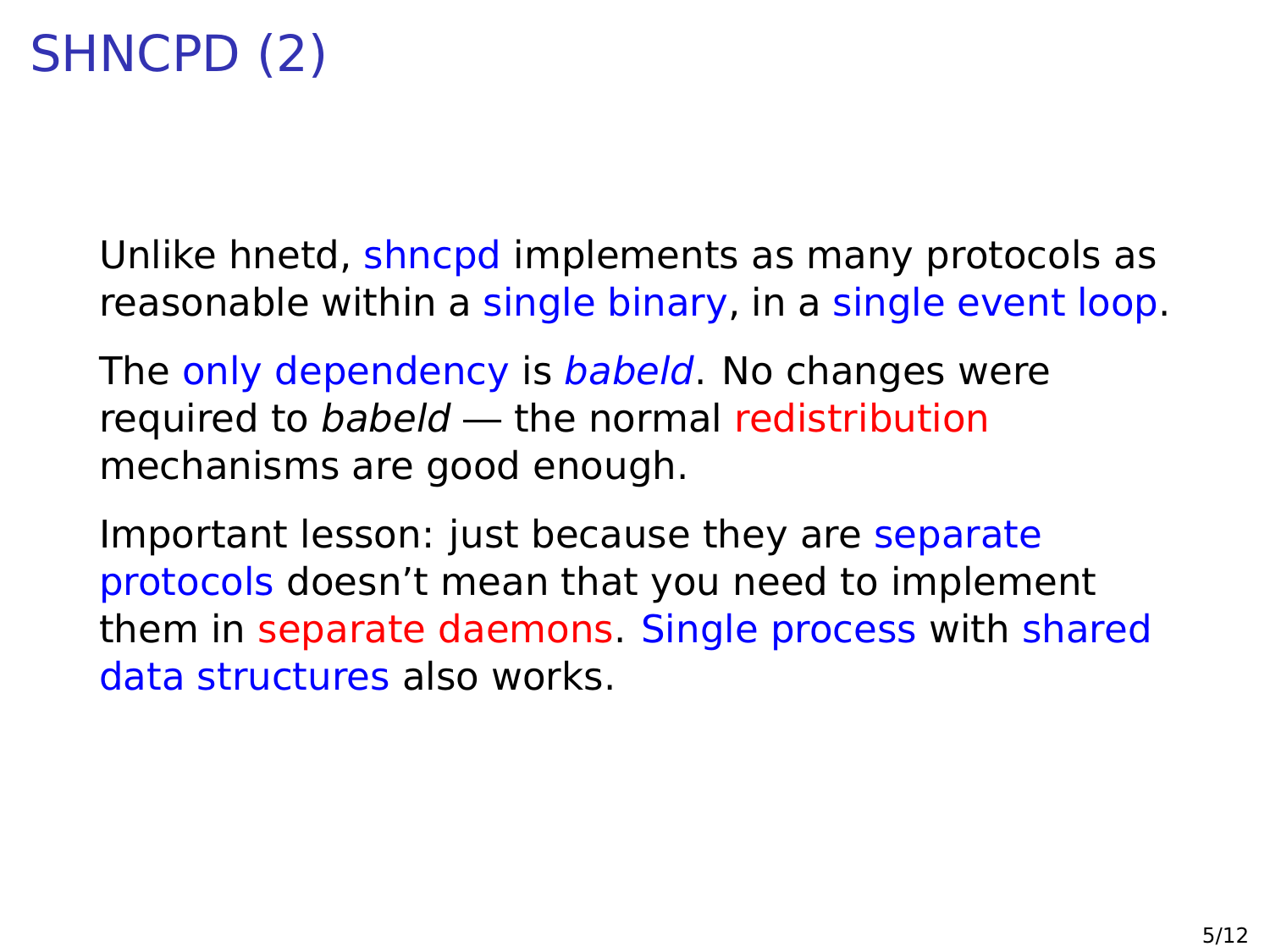# Shncpd status

Status:

- interoperates with hnetd;
- complies with dncp-06 with one exception;
- should comply with pa-07 (needs checking);
- currently no claims about HNCP compliance.

|        | Lines of code Binary kB |     |
|--------|-------------------------|-----|
| shncpd | 4000                    | 40  |
| babeld | 10000                   | 100 |
| total  | 14000                   | 140 |

Shncpd does not implement:

- edge detection (MUST with loophole);
- DHCPv6-PD client;
- DNS-SD proxying.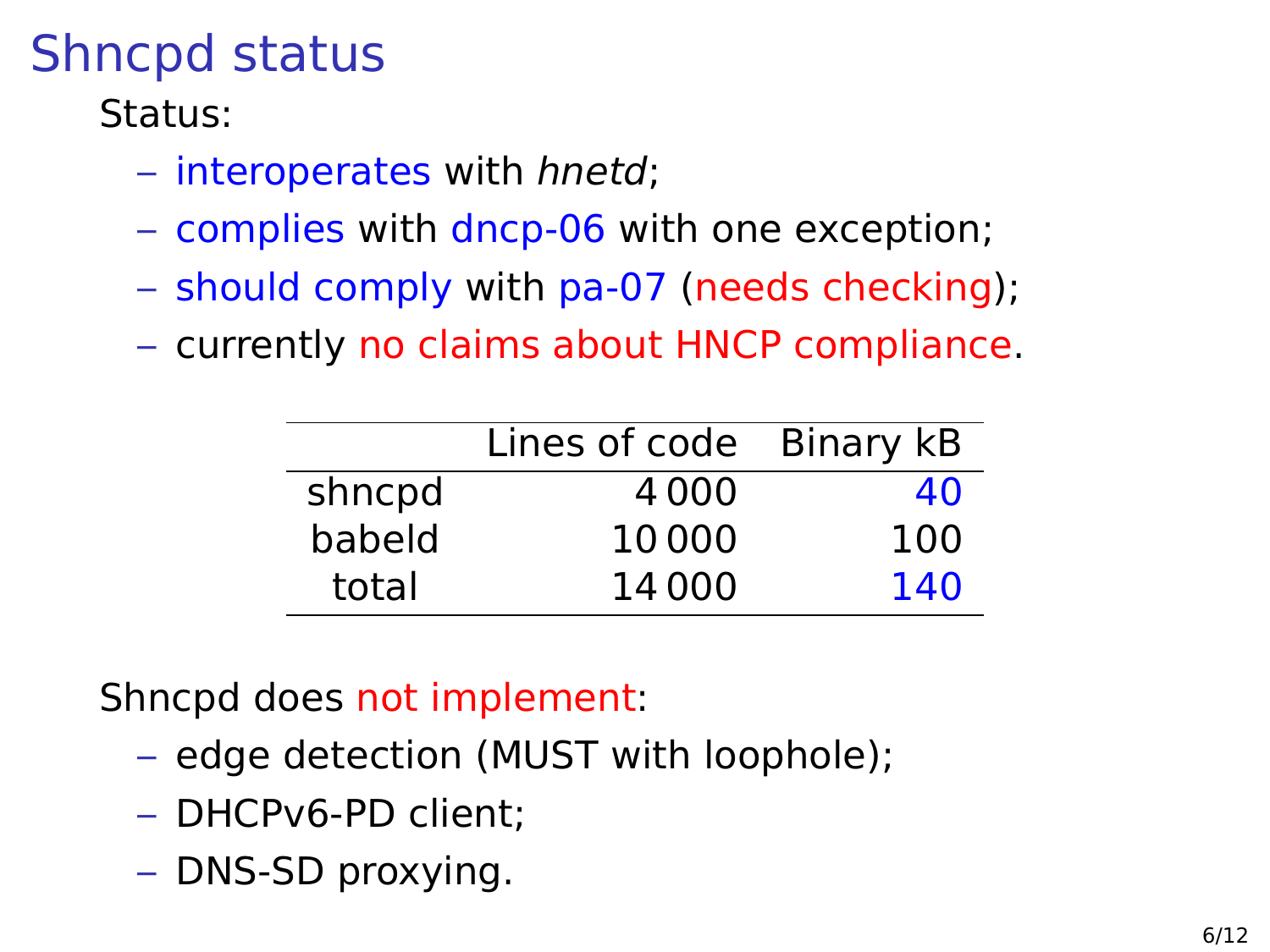# Protocol walkthrough

How the pieces fit together



- DNCP and PA are triggered by various events;
- interaction between the protocols is redistribution;
- redistribution into DHCPv4 feels weird.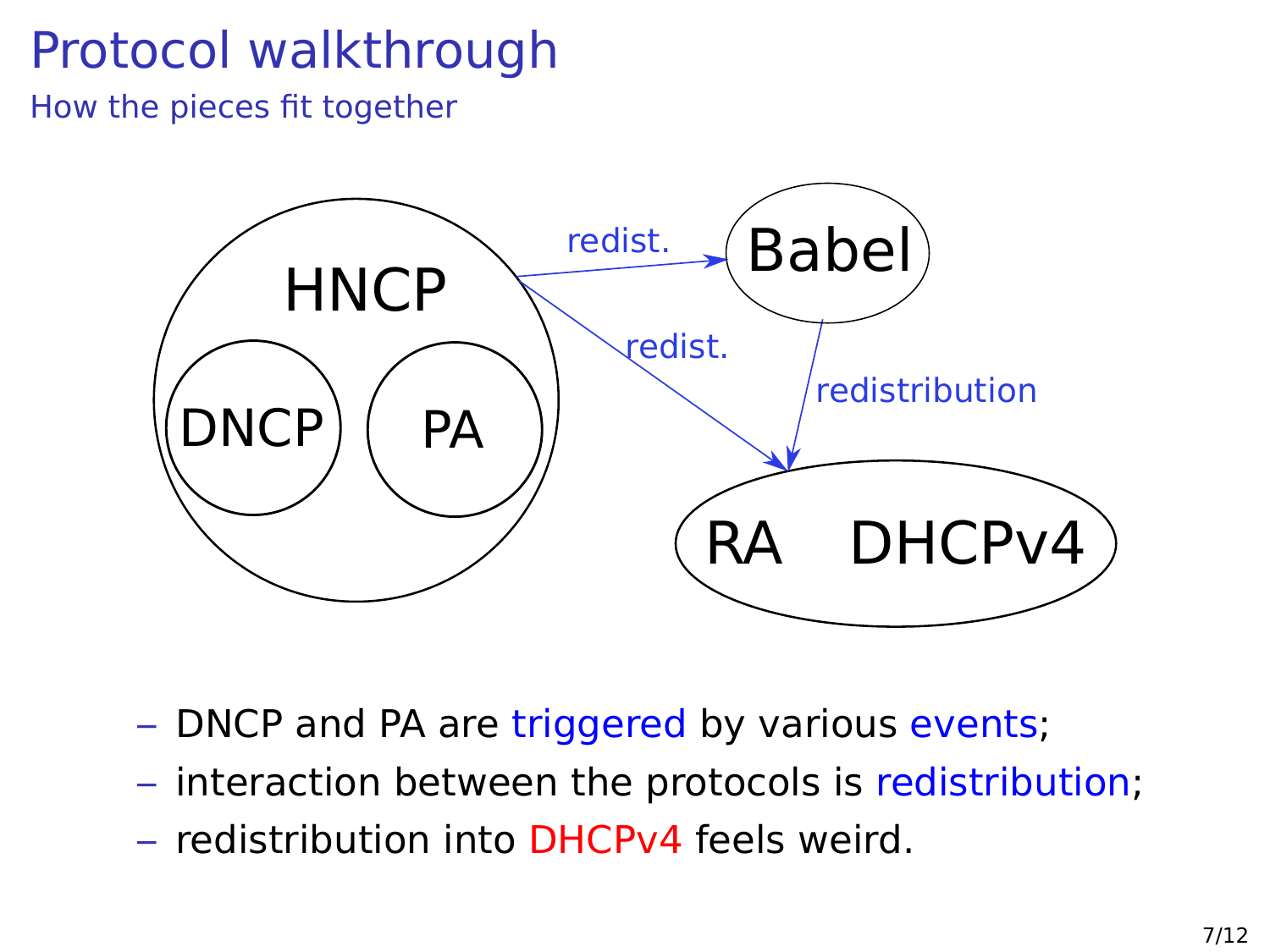#### DNCP

DNCP contains both exciting and boring bits:

- flooding algorithm (look, Ma, no timeouts!);
- TLV format.

The protocol became clear once I understood the following:

- DNCP's Trickle is not what I think of as Trickle (much more subtle);
- DNCP's keepalives are not what I think of as keepalives (somewhat more subtle).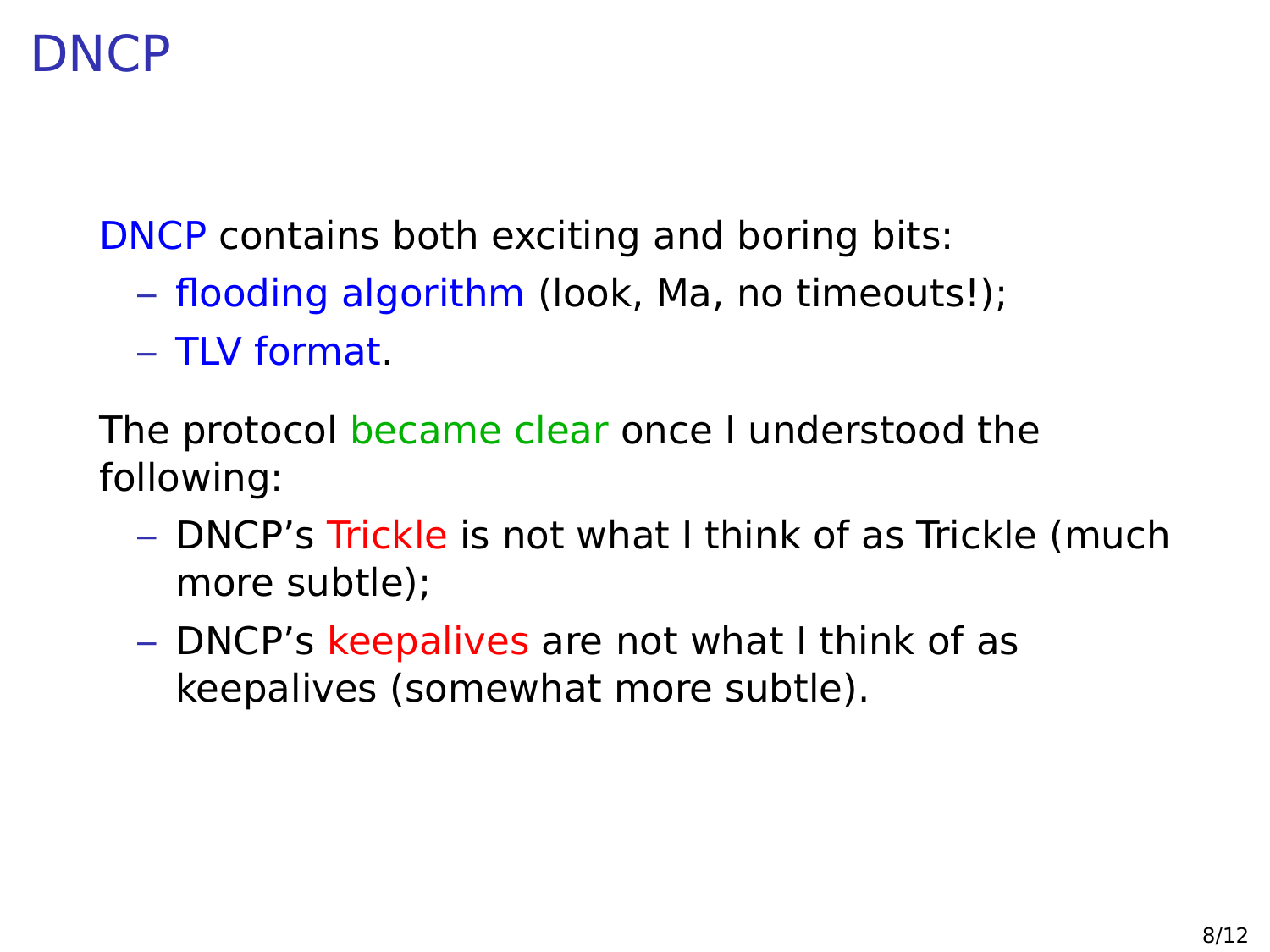## Prefix Assignment

PA describes how the set of prefixes assigned to a link are negotiated.

Very general algorithm:

- ability to veto a prefix;
- ability to use different prefix lengths (important for IPv4);
- ability to statically configure a prefix for a link.

The proof of convergence has not been published.

The algorithm became clear once I understood the following:

– "best prefix" is a function, but "assigned prefix" is hard state (a variable).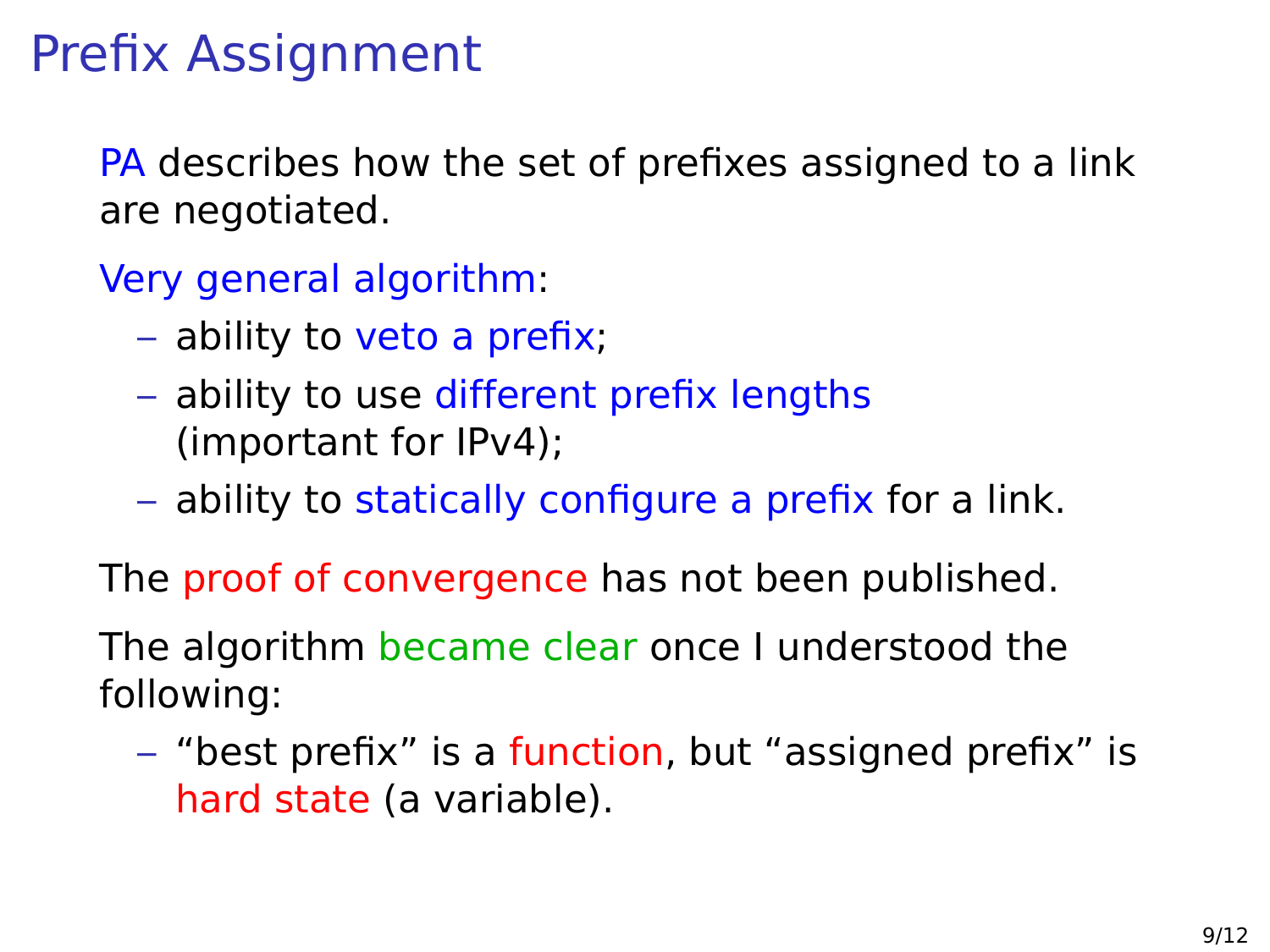#### **HNCP**

HNCP contains the "boring bits":

- a lot of different TLVs;
- a lot of MUST.

The protocol became clear once I understood the following:

– MUST means "We are Homenet, and we require that you do that", it doesn't mean "If you don't, the protocol will break".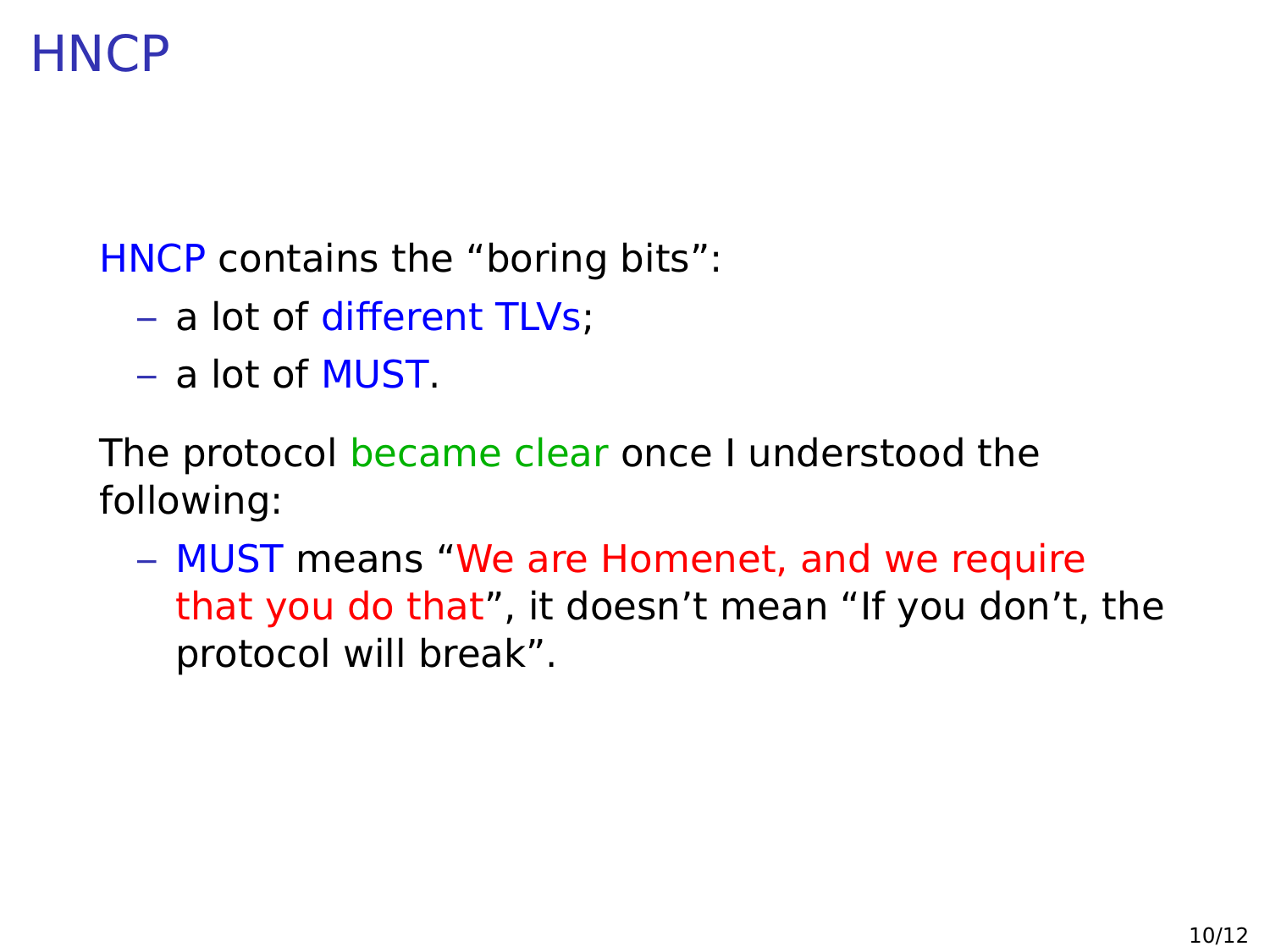# Conclusion (1)

Shncpd is a from scratch reimplementation of a useful subset of the Homenet protocol stack.

A useful subset of the Homenet stack can be implemented from scratch in finite time:

- Markus Stenberg implemented Babel in 2 nights;
- Juliusz Chroboczek implemented HNCP(+DNCP+PA)+RA+DHCPv4 in 3 (long) week-ends.

This was possible because these are well-defined, mostly self-contained specifications.